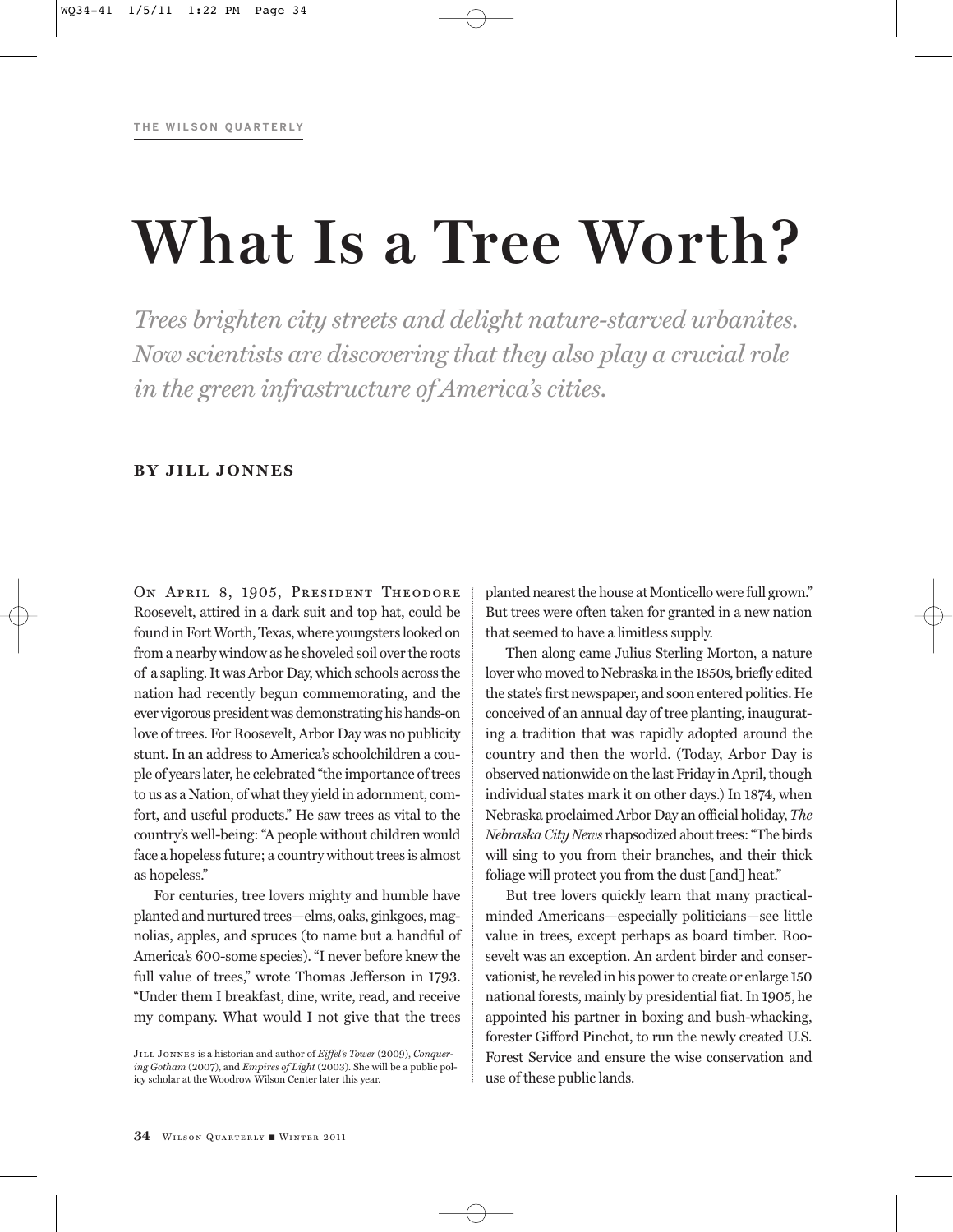

**President Theodore Roosevelt, a passionate nature lover, took the recently established Arbor Day very much to heart during his years in the White House. On a brief visit to Fort Worth, Texas, in 1905 he stopped long enough to plant an elm on the grounds of the Carnegie Library.**

Roosevelt's national forests were the grand gesture, but they were supplemented by the more modest efforts of a number of arborists who saw a need for trees in the nation's cities and towns. The Progressive Era witnessed a great burst of urban tree planting, with Chicago's municipal forester declaring in 1911 that "trees planted in front of every home in the city cost but a mere trifle,

and the benefits derived therefrom are inestimable." In the years after World War II, city forestry departments planted new trees and maintained maturing ones, while the U.S. Forest Service became known for Smokey Bear and efforts to fight forest fires that raged out west during the dry season.

By the 1970s, most Americans lived in cities and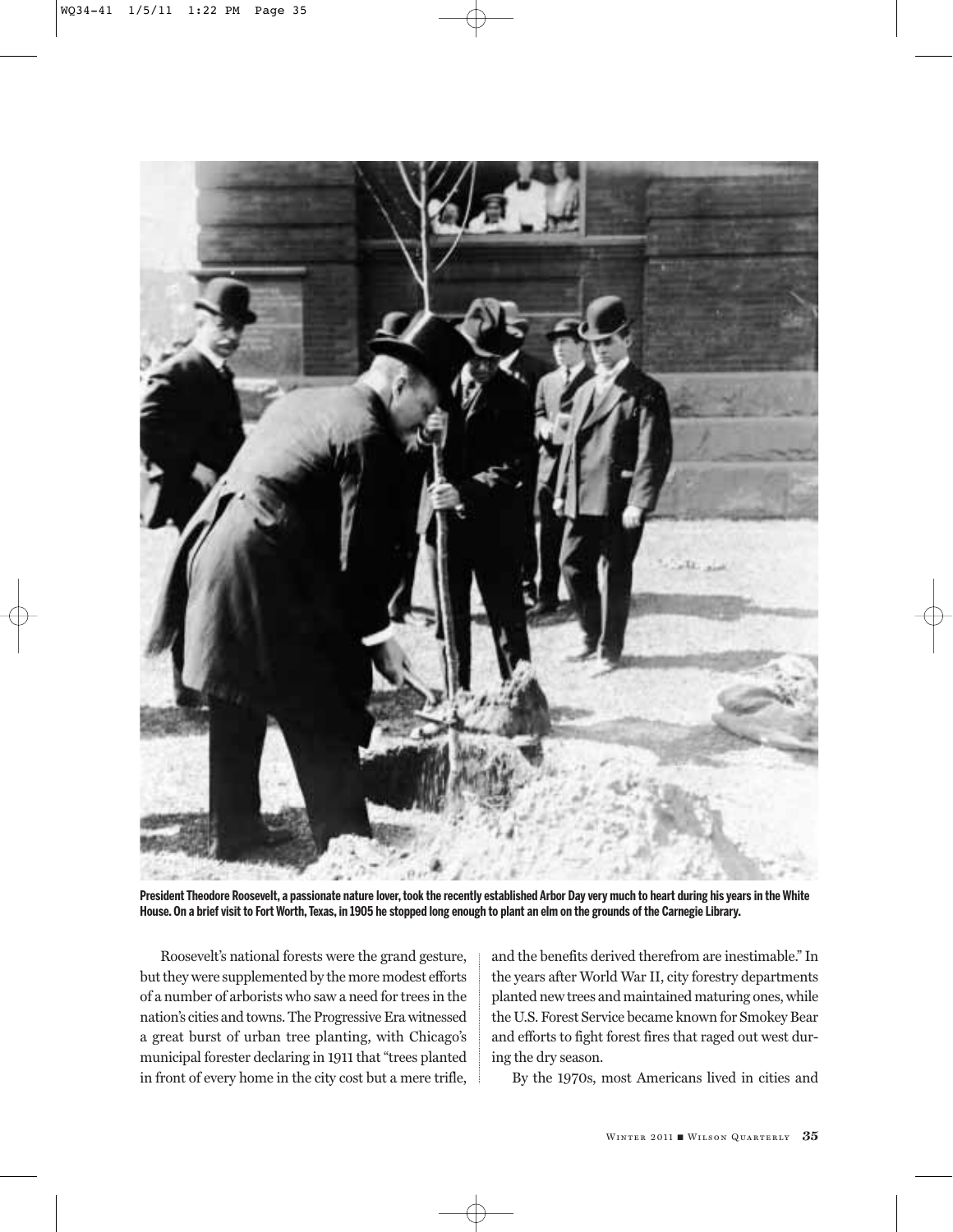### **Tree Benefits**

suburbs, and the tree lovers among them watched sadly as graceful old elms, big oaks, and verdant small woodlands disappeared, victims of Dutch elm disease, development, and shrinking municipal budgets. This urban deforestation was one more blow to declining cities. City streets stripped of trees lost much of their character and beauty. "Elm trees were part of my life," one

### **CHICAGO MAYOR RICHARD Daley Jr., a self-proclaimed tree hugger, wanted to know: Do more trees mean cleaner air?**

Chicago woman ruefully told a forester in the 1980s. She cherished the deep shade and cathedral-like canopy of these majestic giants. "As each one died in my neighborhood . . . the place began to look old, worn, and crowded." Soon thereafter, she moved to another neighborhood that still had trees.

Thicago mayor Richard Daley Jr., a self-<br>proclaimed tree-hugger born on Arbor Day,<br>was equally heart sore. Upon taking office in proclaimed tree-hugger born on Arbor Day,  $\mathbf y$  was equally heart sore. Upon taking office in 1989, he vowed to plant a half-million trees as part of his effort to revive his decaying Rust Belt city. "What's really important? . . . A tree, a child, flowers," the mayor said in a *Chicago Wilderness Magazine* interview. "Taking care of nature is part of life. If you don't take care of your tree and don't take care of your child, they won't thrive." Knowing that his city's air was among the most polluted in the nation, he asked, "Don't trees clean the air?"

Lumberjacks had long known how to calculate the board feet value of a single lodgepole pine or a vast forest, farmers the price of fruit-tree crops. And yet, in the late 20th century, city trees collectively created an urban forest about which we knew almost nothing. The truth was that no one could provide an answer to Daley's question that was grounded in science.

In fact, no one had concrete answers to a host of fundamental questions. What was the character of an American urban forest? How many poplars, ashes, or lindens were there? How old were they and what size? How healthy? How did trees interact with the ecosystem? Did they really affect air quality? Anyone whose family home was shaded by large oaks or maples knew the delicious cool of those trees on a hot summer day, but how much did they reduce the need

for air conditioning?

When thunderstorms lashed down, how many gallons of rainwater did the leaves of a Norway maple absorb and keep out of the stressed sewerage system? And what effect did tree-lined streets and tree-rich land-

scaping have on commerce? Or crime? Or human wellbeing? Finally, how could you quantify the benefits so as to persuade city officials that trees were valuable green infrastructure and not mere ornamentation—or, worse yet, a leafy liability?

Daley hired a young arborist named Edith Makra to be his "Tree Lady." She was to get lots of trees planted, but the mayor still wanted to know if more trees meant cleaner air. To get an answer, he prevailed on a fellow tree lover in Congress, 20-term representative Sidney R. Yates (D-Ill.), to earmark some serious federal research dollars. Makra was soon on the phone to the man she believed could answer the mayor's question, and many others about city trees: Rowan Rowntree, a 55-year-old visionary U.S. Forest Service scientist and the grandson of the famous California wildflower botanist and author Lester Rowntree.

"I told him the mayor would be getting us \$900,000 and could he help us," Makra recalls. The timing was perfect. While studying urban forests in Oakland, Tucson, and Menlo Park, New Jersey, Rowntree and his colleagues had figured out how to establish a science of urban trees, but they lacked critical funding, staff, and data. Now, not only was Makra offering significant financing, but Rowntree had trained two young scientists, Gregory McPherson and David Nowak, who were ideally suited to work on the ambitious project.

McPherson had grown up in a small, elm-shaded town in southern Michigan, then discovered a love for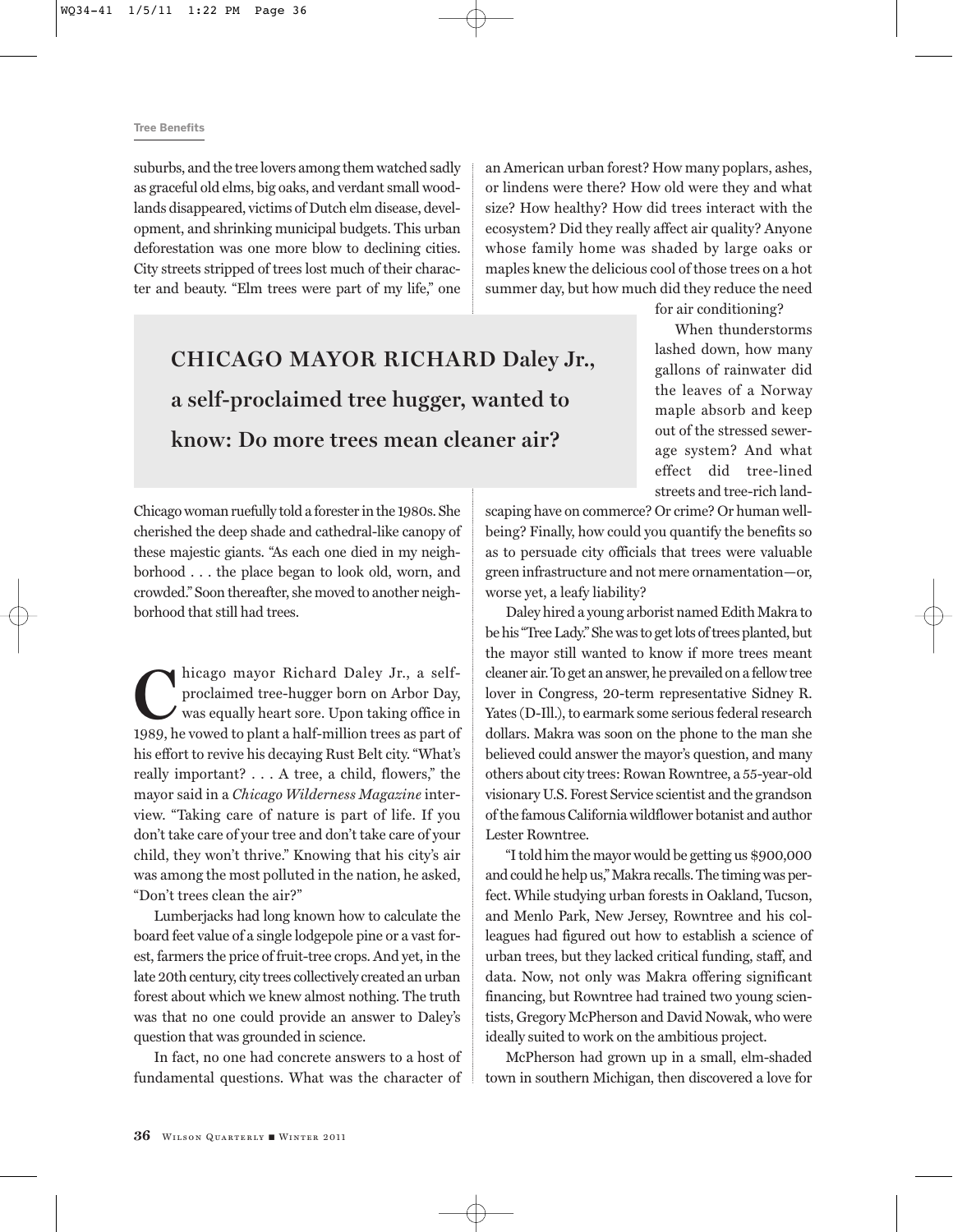

**City dwellers have always delighted in the pleasures of shaded oases like this vest-pocket hideaway in downtown Chicago. Now that scientists can attach a dollar value to the environmental benefits of trees, however, planners are beginning to regard America's urban forests as valuable infrastructure.**

New York (SUNY), Syracuse, before taking a tenured position at the University of Arizona in Tucson. That's where he was when Rowntree lured him to Chicago.

Rowntree had met Nowak in the early 1980s when the younger man was a SUNY undergraduate, and was so impressed that he suggested Nowak do a master's in urban forestry with him. In 1987, when Rowntree returned home to Berkeley to help run a U.S. Forest Service research project there, Nowak came out with him to work on his Ph.D. at the University of California. Chicago would be Nowak's first post-doctoral job.

In 1994, after three years of work that encompassed Chicago as well as surrounding Cook and Du Page counties, Rowntree and his protégés issued their study, the "Chicago Urban Forest Climate Project." They could at last report the size of the Chicago metro area's urban forest: It consisted of roughly 51 million trees, two-thirds of which were in "good or excellent condition." The report was replete with

the American West while studying in Utah for a master's degree in landscape architecture. Design was not his strong point, but marshaling data was. He became Rowan's doctoral student at the College of Environmental Science and Forestry at the State University of charts and graphs and included detailed information about commercial and residential distribution, tree canopy density, and other attributes of Chicago's woodlands. In Chicago, street trees made up only a tenth of the urban forest, but they provided a quar-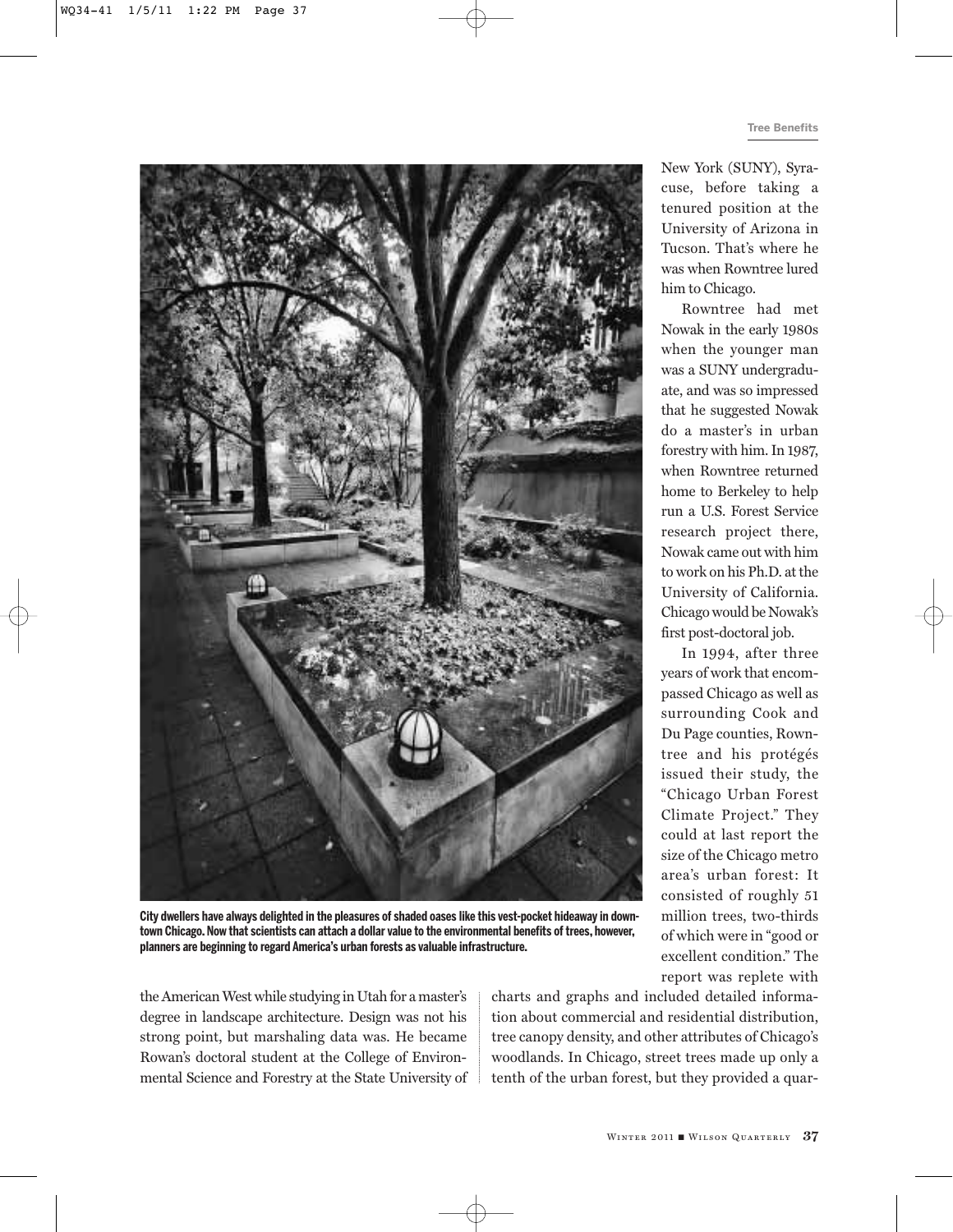### **Tree Benefits**

ter of the tree canopy—what a bird flying overhead would see of the leafy tree crowns and foliage that provide shade and cover. And the canopy shaded only 11 percent of the city, less than half of the proportion city officials believed was ideal.

So how *did* all these trees benefit the city? Certainly the trees of Chicago had long sweetened the air and sheltered homes and streets from hot summers and freezing winters, but now here were actual data to show it. "In 1991, trees in Chicago removed an estimated 17 tons of carbon monoxide, 93 tons of sulfur dioxide, 98 tons of nitrogen dioxide, 210 tons of ozone, and 234 tons of particulate matter," Rowntree and his colleagues said in the conclusion to their report. In neighborhoods where trees were large and lush, they could improve air quality by as much as 15 percent during the hottest hours of midday. More trees and bigger trees meant cleaner air.

Trees in the Chicago metro area sequestered about 155,000 tons of carbon a year. This sounded like a large amount, but, the report noted, that annual intake equaled the amount of carbon emitted by transportation vehicles in the Chicago area in just one week. However, over time the urban forest could sequester as much as eight times more carbon if the city planted greater numbers of large, longlived species such as oaks or London planes and actively nurtured existing trees to full maturity. A big tree that lives for decades or even a century or two can sequester a thousand times more carbon than, say, a crab apple with a life span of 10 or 20 years.

**EVERGONA SERV**<br>
EVERGONA SAVID SAVID SAVID SAVID SAVID SAVID SAVID SAVID SAVID SAVID SAVID SAVID SAVID SAVID SAVID SAVID SAVID SAVID SAVID SAVID SAVID SAVID SAVID SAVID SAVID SAVID SAVID SAVID SAVID SAVID SAVID SAVID SAVI ings. McPherson measured the *actual* energy savings from Chicago's trees. The shade from a large street tree growing to the west of a typical brick residence, he found, could reduce annual airconditioning energy use by two to seven percent. By planting more trees to cool down built-up city neighborhoods whose higher temperatures made them urban "heat islands," and promoting utility-sponsored residential tree plantings, the city government could further curtail energy use.

All of this information about an urban forest, never fully documented before, meant that Rowntree and his colleagues could calculate that forest's monetary value. The benefits that each tree planted among Chicago's streets, yards, and businesses provided over its life span came to \$402—more than twice its cost.

Oddly, Daley, who was remaking Chicago as a glamorous green city, never embraced the implications of the report. He pushed tree planting, but not in the scaled-up, strategic way Rowntree and his team had hoped for. In the byzantine world of Chicago politics, no one ever discovered exactly why. Still, Daley's patronage had made possible groundbreaking tree science.

The Chicago study introduced a radically new way to think about city trees, even for those who had been thinking about urban forests for years. Ray Tretheway, longtime head of the Sacramento Tree Foundation, a nonprofit tree-planting organization, vividly remembers hearing McPherson speak at an urban forestry conference in 1991. "He just blew me away," Tretheway recalls. "These tree benefits, I'd never heard of this before." After meeting with McPherson and Rowntree, Tretheway persuaded the U.S. Forest Service to open a new research station in Davis, not far from Sacramento. With the Chicago study concluded, McPherson headed to California to become head of the station's Center for Urban Forest Research. The University of California, Davis, provided a source of graduate students to carry out the research.

Tretheway acquired a wealth of studies and new data from McPherson and other tree scientists, who in the late 1990s worked up a detailed portrait of Sacramento's five million trees and their numerous benefits. McPherson's graduate student Qingfu Xiao did pioneering research on the impact of trees on stormwater dispersal—an expensive problem for the many cities faced with federal mandates to upgrade their sewerage and water systems—by measuring how much rainfall trees of various species and sizes intercepted.

When McPherson had come west, he found under way in Sacramento a real-life study of how trees save energy. In 1989, the Sacramento Municipal Utility District had been forced by outraged voters to close its dysfunctional Rancho Seco nuclear plant. To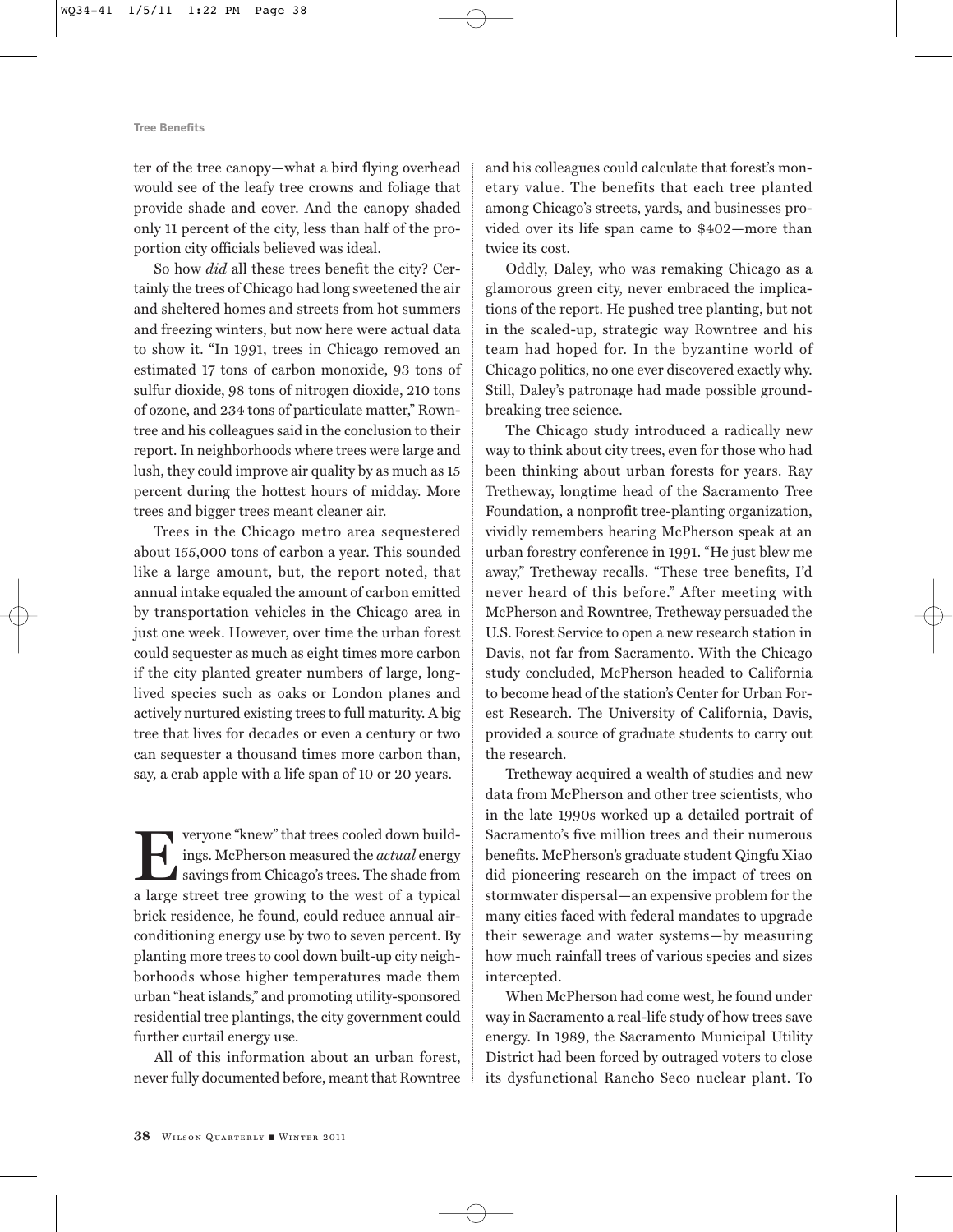reduce its peak load, the electric utility's new, treeloving CEO, S. David Freeman, had partnered with Tretheway's foundation to plant half a million young trees for free in the yards of residential customers over the course of a decade.

By 1993, more than 111,000 trees had been planted, and the utility wanted to assess whether they were starting to reduce energy use. It gathered

In 2006, McPherson and his colleagues were adding Queens as a reference city when the New York Parks Department asked them to value *all* of New York City's 592,000 street trees. With the advances made over the preceding dozen years, McPherson could deliver a far more sophisticated report than he had for Chicago. Energy savings: New York City's trees annually saved roughly \$28 million,

information from 326 homes on tree mortality, location, species, and size, as well as all the relevant specs on each house. McPherson's number crunching revealed that a tree planted to the west of a house saved about three times more

## **A STUDY IN NEW YORK CITY found an impressive net annual benefit from trees of \$100 million.**

energy (\$120 versus \$39) in a year than the same kind of tree planted to the south. The shade program underwent "a paradigm shift," according to economist Misha Sarkovich, whom the utility had assigned to monitor the program's impact. Today Sarkovich runs the program, and he evaluates performance not by how many trees are planted but according to the "present value benefit" of each tree, expressed in a dollar amount.

About half of the nearly 500,000 trees the utility has planted in the last 20 years are still alive, and their overhanging boughs have done much to improve customers' quality of life. Some of that improvement can be measured. The trees' shade collectively saves the utility from having to supply \$1.2 million worth of electricity annually. Running the shade program costs the utility \$1.5 million a year. As more trees are planted and the new canopy becomes lusher, the energy savings will continue to grow. When and if it can begin selling carbon credits, the utility will start to make a profit on its shade tree program.

In the post-Chicago years, McPherson and Nowak developed their science and models, engaging in ever more ambitious studies. McPherson began systematically studying a reference city in each of 16 climate zones to expand his database. As this new research became known, city foresters and nonprofit arbor groups increasingly drew on it to advocate for trees.

or \$47.63 per tree. Air pollution: Each street tree removed an average of 1.73 pounds of air pollutants per year (a benefit of \$9.02 per tree), for a total of more than \$5 million. The report also calculated that street trees reduced stormwater runoff by nearly 900 million gallons each year, saving the city \$35.6 million it would have had to spend to improve its stormwater systems. The average street tree intercepted 1,432 gallons, a service worth \$61, a figure large enough to impress cost-conscious city managers.

McPherson and his colleagues were also able to tally various benefits associated with aesthetics, increased property values and economic activity, reduced human stress, and improved public health, which were estimated at \$52.5 million, or \$90 a tree. These drew on straight-up economic studies of real estate prices as well as social science research, which showed, for example, that hospital patients who could see a tree out the window of their room were discharged a day earlier than those without such a view. Other studies showed that shopping destinations with trees had more customers than those that didn't, and leafy public-housing projects experienced less violence than barren ones.

All these data led to the finding that each year New York City's street trees delivered \$122 million in benefits, or about \$209 a tree. As New York City's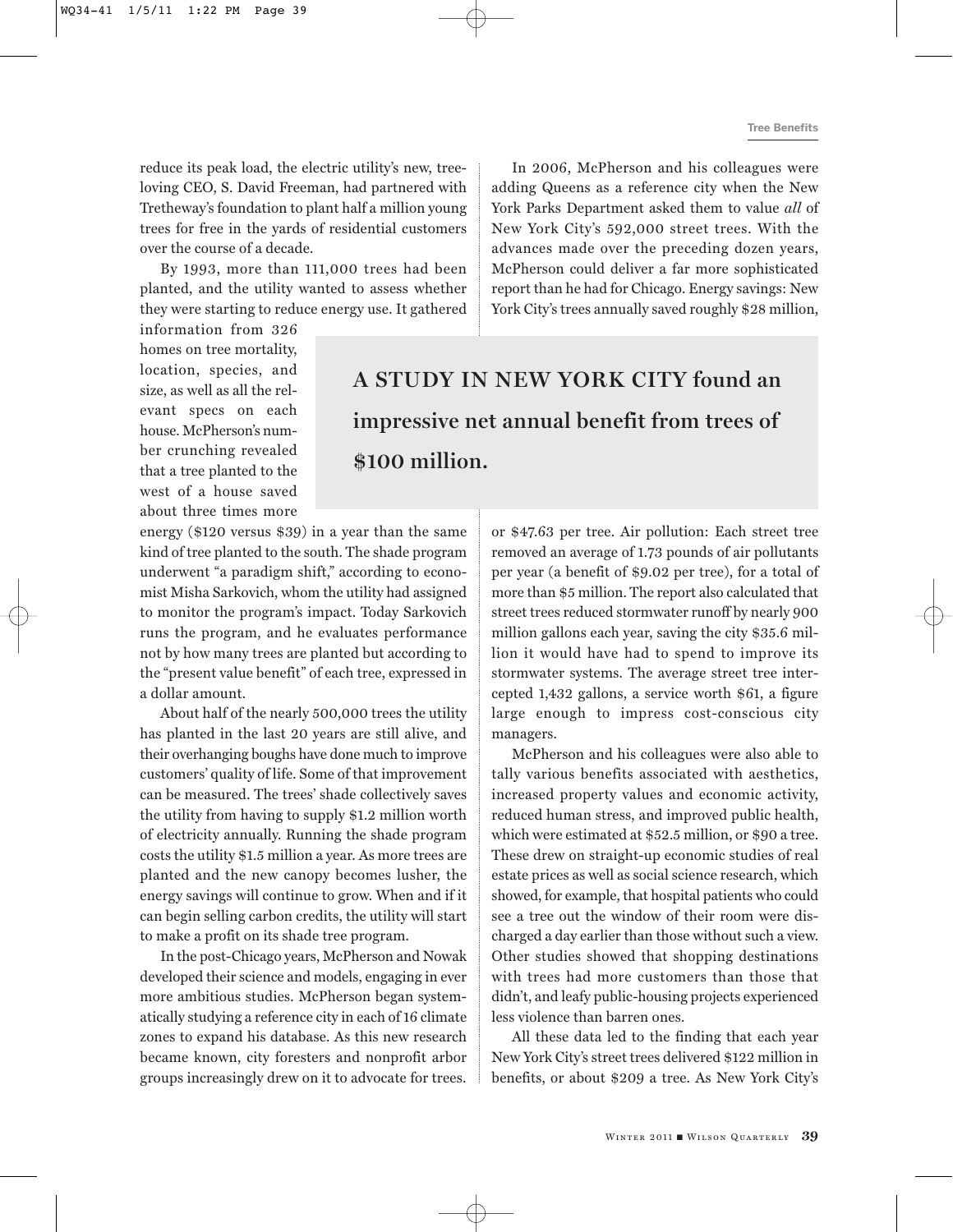#### **Tree Benefits**



**The software program i-Tree can calculate the benefits of any urban tree in America. Here are the results for the pin oak in the author's backyard.**

parks and forestry officials well knew, they received \$8 million a year to plant and tend street trees, and spent another \$6.3 million to pay personnel. The net benefit they were getting for all these trees was an impressive \$100 million.

For the first time, urban forestry science had a dramatic effect on public policy: In 2008, Mayor Michael Bloomberg quadrupled the city's forestry budget, from \$8 million to \$31 million (down last year to \$27 million), when he launched Million Trees NYC, a partnership with entertainer Bette Midler's nonprofit New York Restoration Project. McPherson was thrilled to see science elevate urban forestry above the level of "a kumbaya idea." The million trees (350,000 are in the ground so far) planted by 2018 will transform the Big Apple, and those lush, tree-lined streets and shaded parks may well become Bloomberg's most visible legacy.

In Los Angeles, meanwhile, another tree-hugging mayor, Antonio Villaraigosa, had already launched his own Million Trees initiative back in 2006. McPherson and his team, who had worked with the city's schools a few years earlier to determine how trees could cool and shade school property, were called in again. Their mission for Million Trees LA was to gauge the size of the existing canopy, figure out if there was room for another million trees in the 500-square-mile city, and, if there was, determine the best places to plant them.

City officials directed McPherson to create a map

showing the canopy cover in each of the 15 councilmanic districts. While Los Angeles's overall tree canopy covered a respectable 21 percent of the city, the map revealed that the districts with the fewest trees were also the poorest. "When we went around with this map," notes one official, "people who didn't care about trees started to care. Council members in east and south L.A. wanted to know why they didn't have the same level of trees as wealthier neighborhoods."

In the wake of the report, the emphasis of Million Trees LA shifted. "We all knew there were places with fewer trees, but with the map you can really *see* it," says executive director Lisa Sarno. "It's become a matter of social and environmental justice." In poor residential neighborhoods where tree-planting efforts have been stepped up, the demand is for lemon, lime, and orange trees, which produce fruit that is expensive to buy at grocery stores. At long last, this radical new way of thinking about city trees had begun to influence politicians, planners, and city managers.

Once they had the science, urban forestry champions became frustrated by the puzzle of how to disseminate what they had learned. David Nowak, who has long worked out of the U.S. Forest Service's Northeastern Research Station in Syracuse, New York, had begun collaborating with the Davey Tree Expert Company, a nationwide tree care company, to create free computer software that could help others to replicate